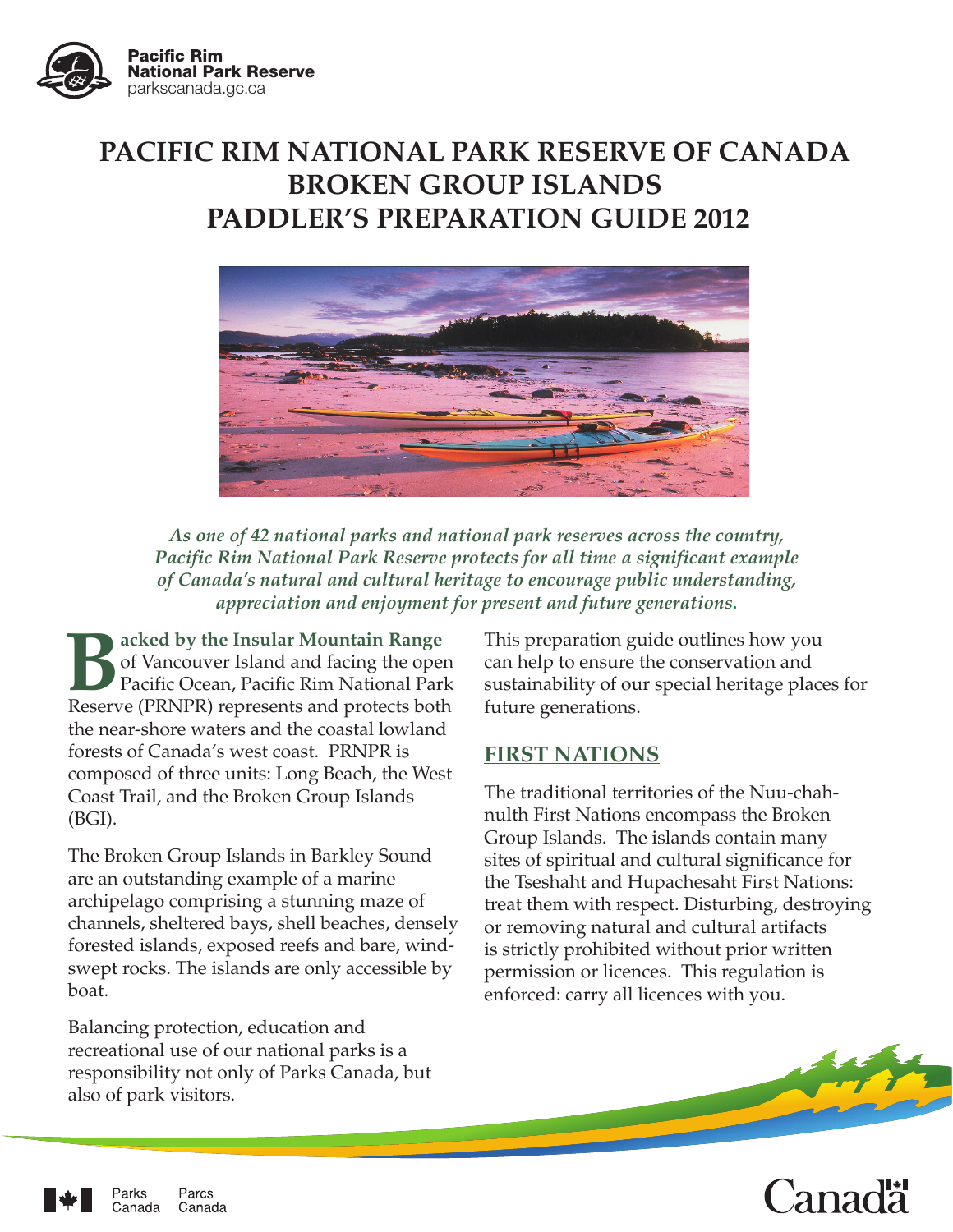There are First Nation reserve lands on Effingham, Nettle, and Keith Islands and visitation is not permitted without permission. Anyone wishing to visit the reserve lands must contact the appropriate First Nation prior to their trip and abide by their direction. Boaters are asked to refrain from tying up to the reserve wharf on the south-east side of Nettle Island.

# **CLIMATIC INFLUENCE**

The BGI enjoys a moderate maritime climate of cool foggy summers and mild wet winters with an average annual precipitation of 330 centimeters (130 inches). This climate encourages an abundance of life both in the water and on the land. No other temperate region on earth has a more bountiful, diverse, intertidal zone than on North America's nutrient-rich Pacific coast. The mild climate also encourages the lush growth of temperate rainforests dominated by coniferous tree species such as Sitka spruce, western hemlock and western redcedar.

## **PREPARATION INFORMATION**

Is your party ready for a trip to the BGI? Long known as the "*the Graveyard of the Pacific*", this area abounds with potential hazards. Though marine navigation techniques and tools have improved since the title was bestowed, the area's hazards remain. Trip preparation is a crucial element of any visit to the BGI. Your ability to recognize and evaluate hazards is key to determining the risk you and your group are taking. To have a safe experience, your party's knowledge, skills and equipment must meet or exceed the challenges of this environment

#### **You and your group should be able to:**

- Plot a course by chart and compass;
- Pilot your vessel(s) safely in fog;
- Read weather patterns and signs, obtain and interpret up-to-date marine weather forecast;
- Assess water hazards that vary with tide, sea state and weather;
- Interpret tide tables;
- Competently handle your boat if caught in adverse conditions (some crossings may take 3 or more hours);
- Perform a group rescue and self-rescue;
- Camp in prolonged windy and rainy conditions;
- Call for help;
- Administer first aid.

### **PARKS CANADA'S PRESENCE**

The BGI Parks Canada Operation Centre is located on floats in a bay adjacent to Nettle Island, due north of the Gibraltar Island campsite. However, the Parks Canada Operation Centre does not maintain regular hours as staff are often on patrol.

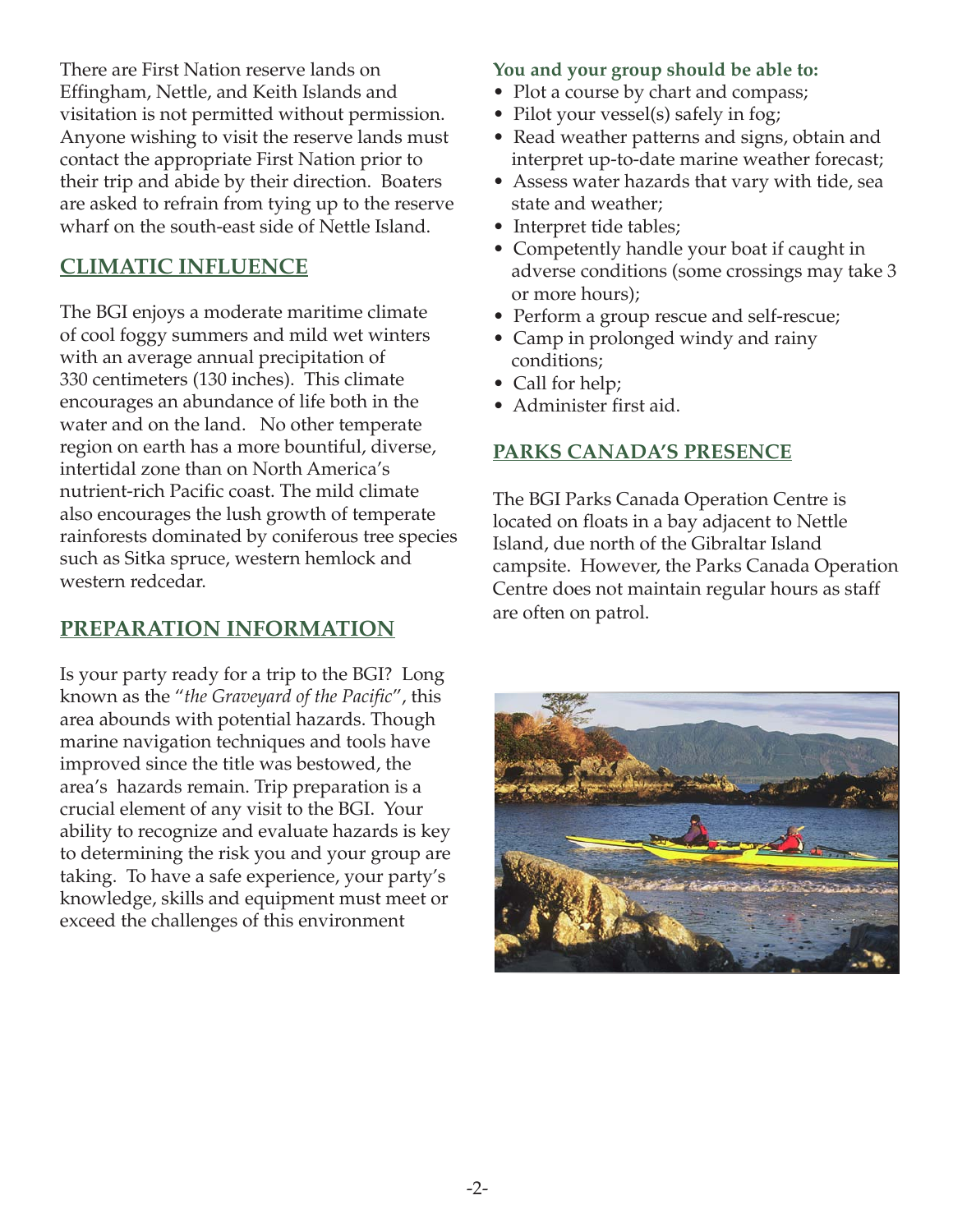## **ACCESS**

#### *Note: Due to weather, natural, financial, or operational concerns, the Broken Group Island Unit, or portions of it, may not be accessible to the public.*

**Road access** to the launching area at Toquart Bay is over the Maggie Lake Forest Service Road; this is a rough, gravel logging road taking about 30 minutes to drive (16 kilometers). The Toquart Bay turn-off is located about 12 kilometers northeast of the junction of Highway 4 and the Tofino-Ucluelet Highway. Toquart Bay has a boat launch and a BC Forest Service campsite where camping and parking fees are in effect.

**Drop off by marine transport** is possible at approved locations through local operators. Alberni Marine Transport Ltd. carries paddlers and their boats on a scheduled basis to the protected waters north of the BGI. Please contact the chamber of commerce offices in Ucluelet, Port Alberni and Bamfield for commercial operator information.

**Paddling** from Bamfield or Ucluelet is *not recommended* due to the exposed passages of Imperial Eagle and Loudon Channels.

**Kayak rentals** are available from operators based in the nearby communities.

**Commercial companies** approved by Parks Canada must have a national park business licence if operating in the Broken Group Islands. Carefully select a company that meets the needs of your group. To check whether a commercial company is license by Parks Canada, please contact the park.

# **CAMPING**

#### **Camping in the High Season**

Peak visitation occures in the BGI from mid-July through August. Campers arriving in this period can expect to share camping areas with many other visitors. To avoid peak season crowds, try camping between May 1<sup>st</sup> and early July, or in September.

#### **Camping Regulations**

- Camping in this unit of the national park must be within designated camping areas on Hand, Turret, Gibraltar, Willis, Dodd, Clarke, and Gilbert Islands. Check your chart for their exact locations. **Camp in designated areas only**.
- Maximum stay in the BGI is 14 days.
- Maximum stay at any one camping area is 4 nights.
- Maximum group size is 10. Groups larger than 10 people must split into smaller groups and occupy designated campsites on different islands. This applies to private, commercial, and non-profit groups.
- Dogs are prohibited. Pets disturb wildlife, interfere with other visitors' enjoyment of the area and can introduce disease to island wildlife.
- **Parks Canada staff enforce regulations.**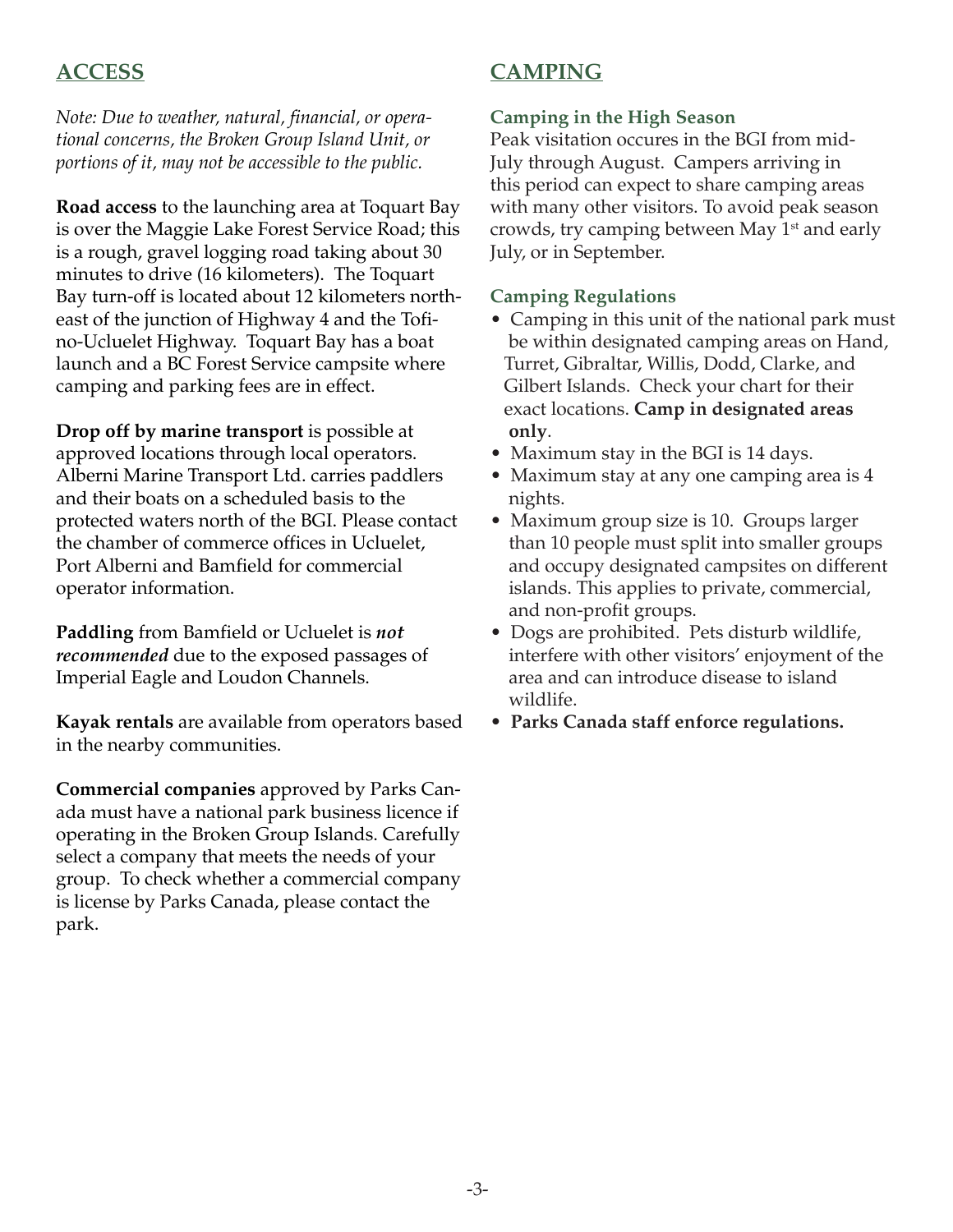#### **Camping Fees**

- Camping fees are \$9.80 per person per night from May  $1<sup>st</sup>$  to September 30<sup>th</sup>.
- Children 16 & under do not pay a fee.
- Park-licenced concessionaires collect fees at camping areas.
- A Broken Group Island Use Permit will be issued when fees are paid.
- VISA, MasterCard and cash are accepted.
- Contact the national park for up-to-date fee schedules prior to your departure. **Fees may change at any time.**

#### **Consider the Needs of other Campers**

- This is a wilderness setting: refrain from using generators, stereos or air compressors.
- Leave space between you and your neighbour.
- Cook away from neighbouring tents.
- Neither private nor guided groups may reserve campsites.

#### **Your Impacts on the Environment**

Parks Canada staff strive to manage activities within the national park to protect the natural and cultural heritage of the area. Your appropriate, respectful behaviour (low impact camping) will not only lead to a safe and rewarding experience but will also contribute to a healthy, functioning ecosystem. Parks Canada, First Nations and visitors' collective actions will ultimately ensure that future generations can appreciate and enjoy this special place. When you leave a camping area, ensure the area is in at least as pristine a condition as when you found it.

#### **Tips:**

- Use biodegradable soap.
- Use ropes (not nails) to hang tarps etc.
- Remove all ropes. Disassemble primitive furniture and structures before departing.
- Leave all vegetation as you find it. A rare lichen, the seaside centipede lichen, has been found in the Broken Group Islands. Breaking lower branches from trees could have a devastating impact on the species.
- Store food and garbage securely, either inside kayak hatches or in rodent and crow-proof containers. You are living with wildlife in the islands.
- Pack out all garbage. There is no garbage pick-up in the BGI.
- Use solar composting outhouses for bodily waste only. They are not compost piles for food scraps.
- Do not dig trenches around tents and when leaving, replace rocks that have been used to secure tent pegs.
- Use a camp stove rather than a fire for cooking.
- Keep fires to a minimum, always below high tideline, and never in the forest. Do not burn wood any thicker than your wrist and ensure the fire has burned out completely before you leave the area. Never abandon a fire: smouldering fires have ignited, burning the ancient rainforest.
- Assess the area for dangerous trees before setting up camp.

**Campground Hardening and Rehabilitation** Parks Canada staff perform restoration work to protect exposed shell middens, bare roots and mineral soils on the campground islands. Please respect any fencing or signage you may encounter.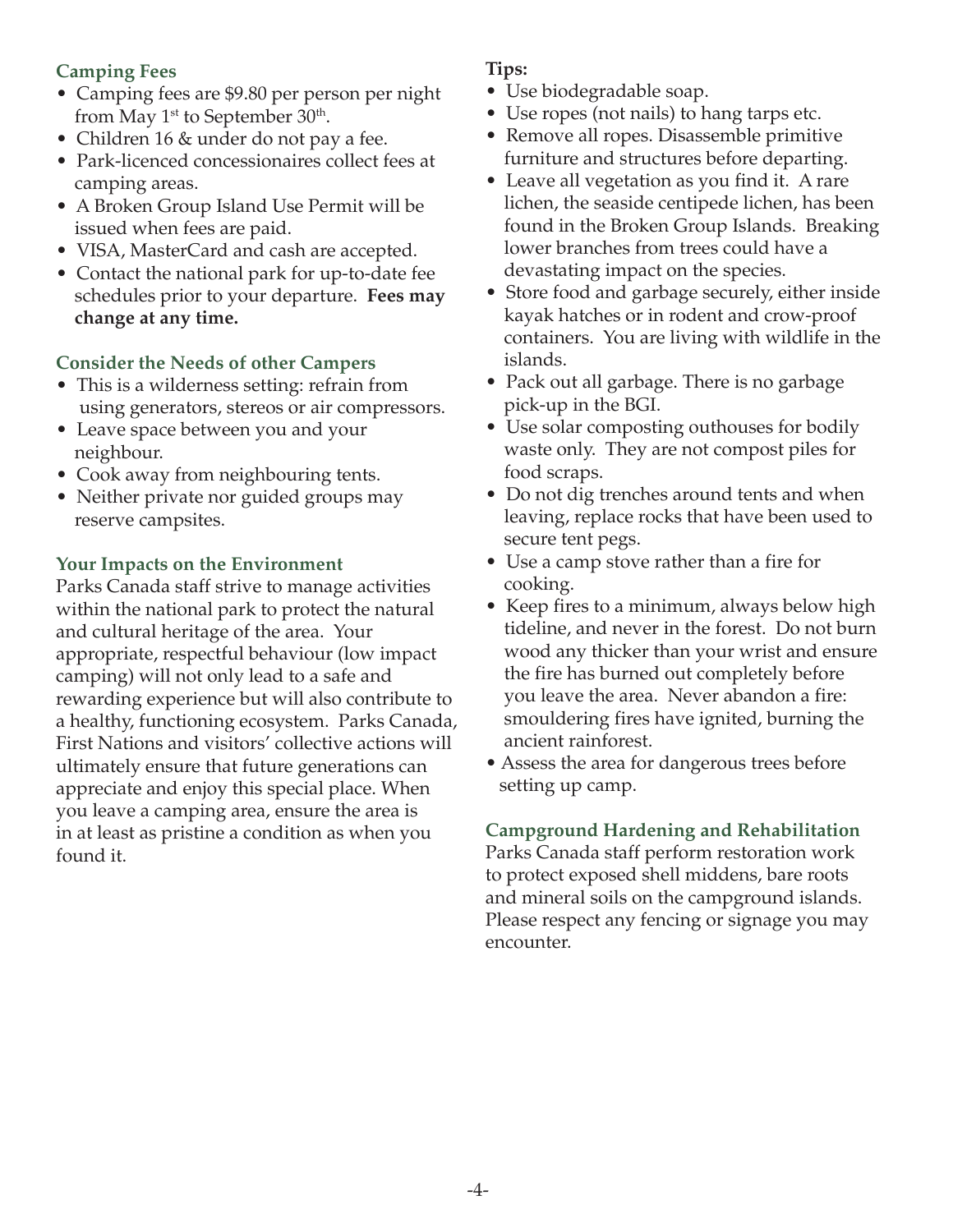# **HAZARDS AND REGULATIONS**

A few boating tips will not only help you to maximise the enjoyment of your trip and increase your safety, but also ensure that the ecological integrity of the national park is protected. Some of the hazards and regulations your entire party should be aware of before setting out:

#### **Weather**

Strong winds can funnel through channels. Winds tend to rise in the late morning and drop in the evening. Travel through Loudon and Imperial Eagle Channel by kayak, canoe and small craft is not recommended. During fair weather, winds blow predictably from the west and northwest. Winds are from the southeast just before and during adverse weather. However, there are always exceptions to wind and weather patterns. Wind-generated waves, especially those influenced by currents, can make for extremely rough or hazardous paddling and small craft handling. Boaters should plan on moderate to severe chop in Coaster Channel during the middle of the day, particularly when it is hot and sunny. Travel through Coaster Channel when winds are light (generally early morning). Heavy wind, rain, fog, and strong tidal currents here can be extremely dangerous. Knowledge of navigation, boat handling, wilderness survival, weather patterns and signs, is essential for travel and camping in the area.

#### **Sea State**

Large ocean swell (long distance oceangenerated waves), steep chop (local windgenerated waves), tidal currents, cold water; all pose potential problems for boaters.

#### **Seascape**

A maze of islands, islets, reefs, submerged rocks, and surge channels can be difficult to navigate at any time, but are particularly dangerous in ocean swell or limited visibility.

### **Marine Traffic**

Paddlers, small and large motorboats all use the BGI. Motorized vessels often cannot see paddlers nor are they visible on radar. Know your responsibilities. All marine traffic is subject to marine collision regulation. Contact The Boating Safety info line for details (see contacts section).

#### **Hypothermia**

Hypothermia is the lowering of the core body temperature below a safe level causing the body to lose the ability to generate heat and is a major killer of outdoor recreationists. Boaters beware; body heat is lost 25 times faster in water than in air. The maximum survival time in 10ºC water is 2-3 hours. The water temperature in Barkley Sound ranges from 7-15ºC. Know how to prevent, identify and treat hypothermia.

**Stinging plants and insects** are present on the islands.

### **Group Travel**

The following represent best practices for group travel:

- Travel in a group of three or more boats to facilitate rescue and emergency response. Self-rescue may be the difference between life and death.
- Be prepared for a capsized or damaged boat; more importantly, avoid situations that may be hazardous:
- Stay within normal talking distance of one another and follow shorelines where possible;
- Know the abilities (mental and physical) of each member of your group and plan accordingly.
- Travel at the speed of the slowest group member.
- Regularly assess the condition of group members.
- Alcohol and wilderness settings do not mix.
- Wilderness settings often pose personal hygiene problems for travellers, resulting in illness. Wash hands frequently.

#### **Freshwater**

Freshwater sources are unreliable in Barkley Sound: bring all the potable water your group requires. We recommend 4-6 litres per person, per day.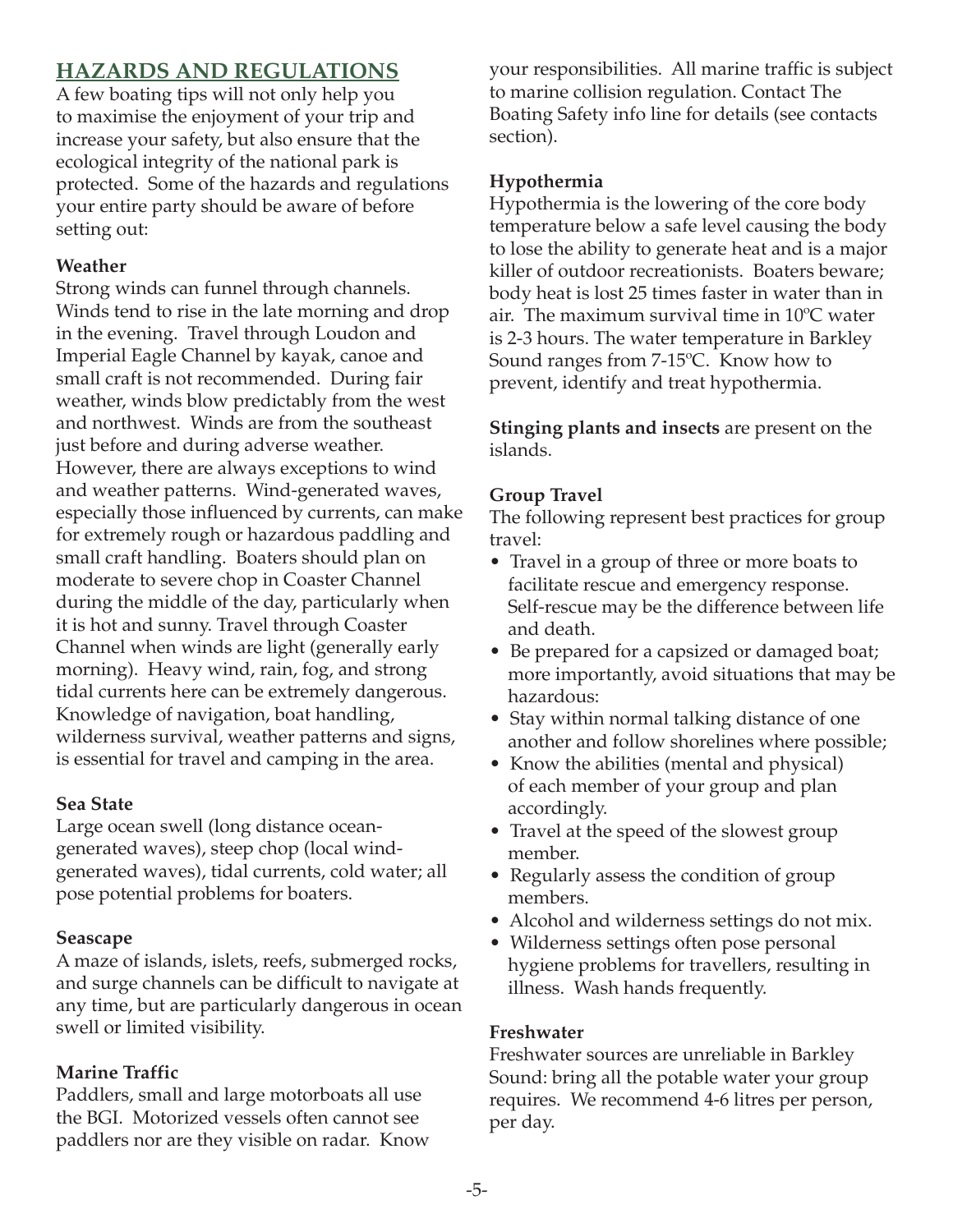# **LIVING WITH WILDLIFE**

Viewing wildlife while in the BGI is exciting. Please remember that you have responsibilities as well as opportunities when you encounter wildlife.

**Bare Campsite Program: leave no food items or other attractants, such as food packaging, toothpaste, soap, dish rags/scrubbers and pots/ pans unattended.** Scavenging animals such as crows, deer, rodents, raccoons and even wolves are efficient and creative scavengers. **Secure food and other attractants in tightly closed containers when not in immediate use.**

**Black bears, wolves and cougars are in the BGI.** To avoid a dangerous encounter with wildlife **stay alert and watch for signs of recent activity**. Keep these points in mind:

- Keep children close to you;
- If you encounter a predator, face the animal and retreat slowly, giving them an avenue of escape;
- Do not run or play dead;
- If the animal does not leave or approaches, try to scare it away by appearing big and aggressive: shout, wave a stick/paddle or throw rocks;
- In the unlikely event of an attack fight back: target the eyes and nose.

**Sea lions, seals and whales are frequently sighted.** There are established guidelines for viewing marine wildlife, these guidelines require boaters, including kayakers, to keep a minimum distance from all marine wildlife. For federal guidelines referring to marine mammal viewing, contact the Department of Fisheries and Oceans (see contact section).

Note that sea lions are known to carry a disease called leptospirosis that can be transferred to humans. Accordingly, never touch a marine mammal, dead or alive.



# **HARVESTING IN PRNPR**

Are you thinking of catching or harvesting finfish, shellfish or other marine creatures? *Please note that the national park is a voluntary no-harvest zone.* The national park was established to protect the diversity of life in this area for present and future generations. With your help, Parks Canada can protect both the marine and the terrestrial environment.

Harvest limits are reduced within PRNPR. If you are harvesting you must carry the appropriate licenses (Non-Tidal Angling License and Tidal Waters Sports Fishing Licence) and follow the Department of Fisheries and Oceans (DFO) regulations and closures.

As of August 14th, 2002, DFO permanently closed a large section of the BGI to fin-fishing. Consult DFO for details of this closure.

**Naturally occurring toxins** such as Paralytic Shellfish Poisoning (PSP) - or "red tide" - have been found in the shellfish in Barkley Sound (e.g. clams, oysters and scallops). When humans consume contaminated shellfish, symptoms can vary from a mild tingling of the lips and tongue, to paralysis and death. Shellfish harvest openings and closures are based on rigorous monitoring procedures by DFO (see contact section).

**Boating near caves and cliffs** impacts nesting seabirds and is hazardous. Stay well away from these features.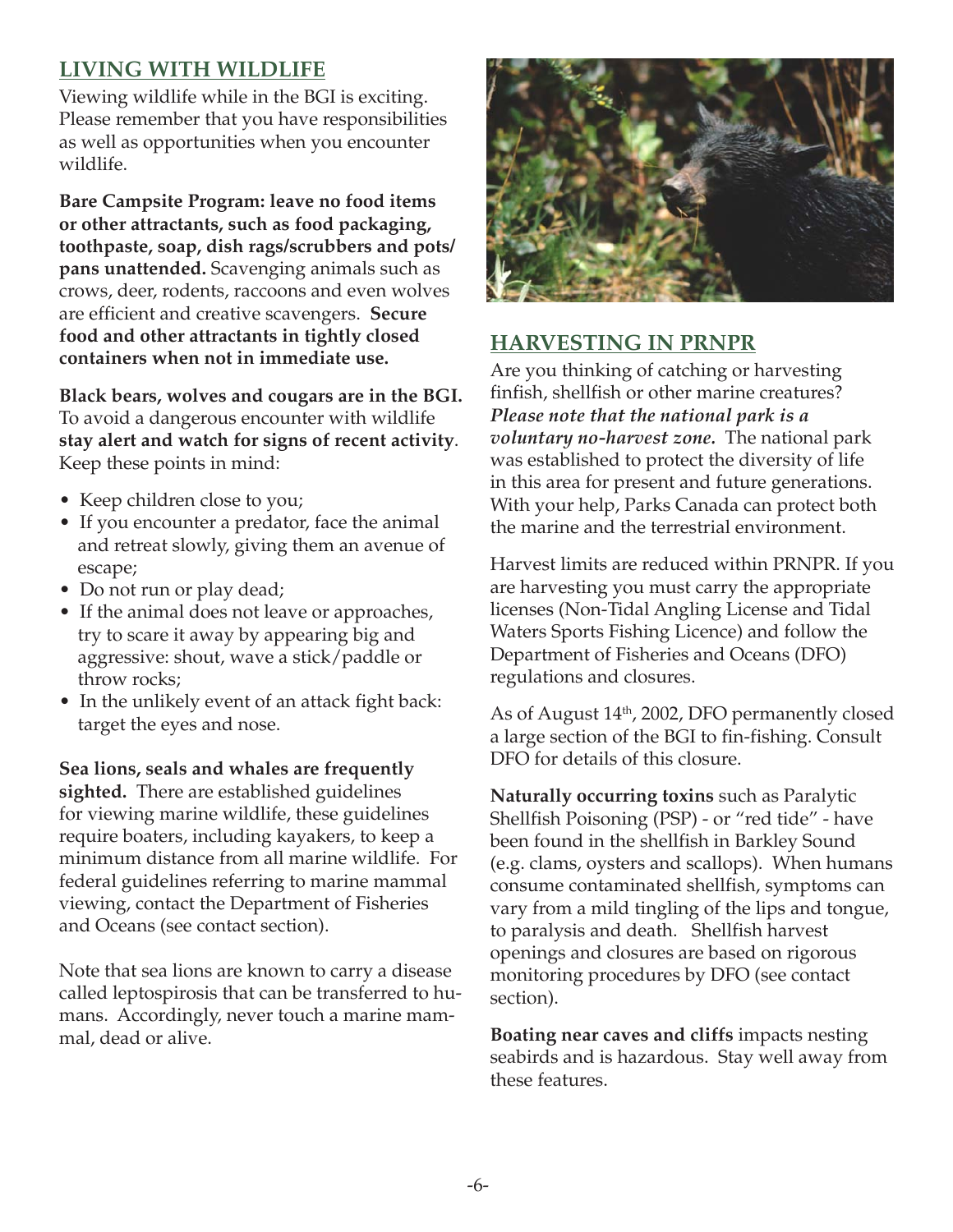# **TRIP PLAN**

File a trip plan before you leave on your backcountry trip, with a reliable person and upon completion of your trip, inform your contact that you are out of the backcountry.

### **A trip plan should be in writing and include:**

- The number of people in your group;
- Trip length in days;
- Arrival and departure times and dates;
- Specific route plans;
- Camping plans;
- Tent: number, make/model/colour of tent;
- If applicable vehicle licence #, make/model/ colour and location;
- If applicable, the make and colour of each vessel.

# **EQUIPMENT**

#### **Regulated equipment:**

See Canada Coast Guard *Safe Boating Guide* or contact **Office of Boating Safety** for equipment that must be carried on board your vessel.



## **Recommended equipment:**

- Hyrdographic (nautical) charts #3670 and #3671 and a waterproof chart bag;
- Canadian Tide and Current Tables-Volume 6 Barkley Sound & Discovery Passage to Dixon Entrance (refer to Tofino tables);
- GPS with chart plotter and tide table;
- Watch;
- Licenced marine VHF Radio;
- Compass;
- Cellular phone (check with your carrier for coverage);
- First aid kit;
- Survival kit (e.g. waterproof matches, knife, emergency food, flares and blanket);
- Equipment repair kit;
- Personal Flotation Device (PFD) and whistle;
- Self-rescue aids, paddle floats, towlines;
- Paddling gloves, hat;
- Wetsuit;
- Potable water;
- Stove, fuel and cooking kit;
- Food;
- Knife;
- Rope, shock cords;
- Tent with waterproof fly and floor;
- Sleeping bag and insulation pad;
- Waterproof bags;
- Flashlight;
- Toiletries (hand sanitizer, sun- and lip-screens);
- Sunglasses;
- Airtight container for garbage;
- Toilet paper;
- Camera;
- Spare paddle;
- Air horn (for scaring wildlife away);
- Pepper spray;
- Clothing; choose materials that maintain warmth when wet, dry quickly, can be layered (wool or polypropylene);
- Durable rain gear (test it beforehand);
- Warm hat and gloves;
- Footwear;
- Towels.